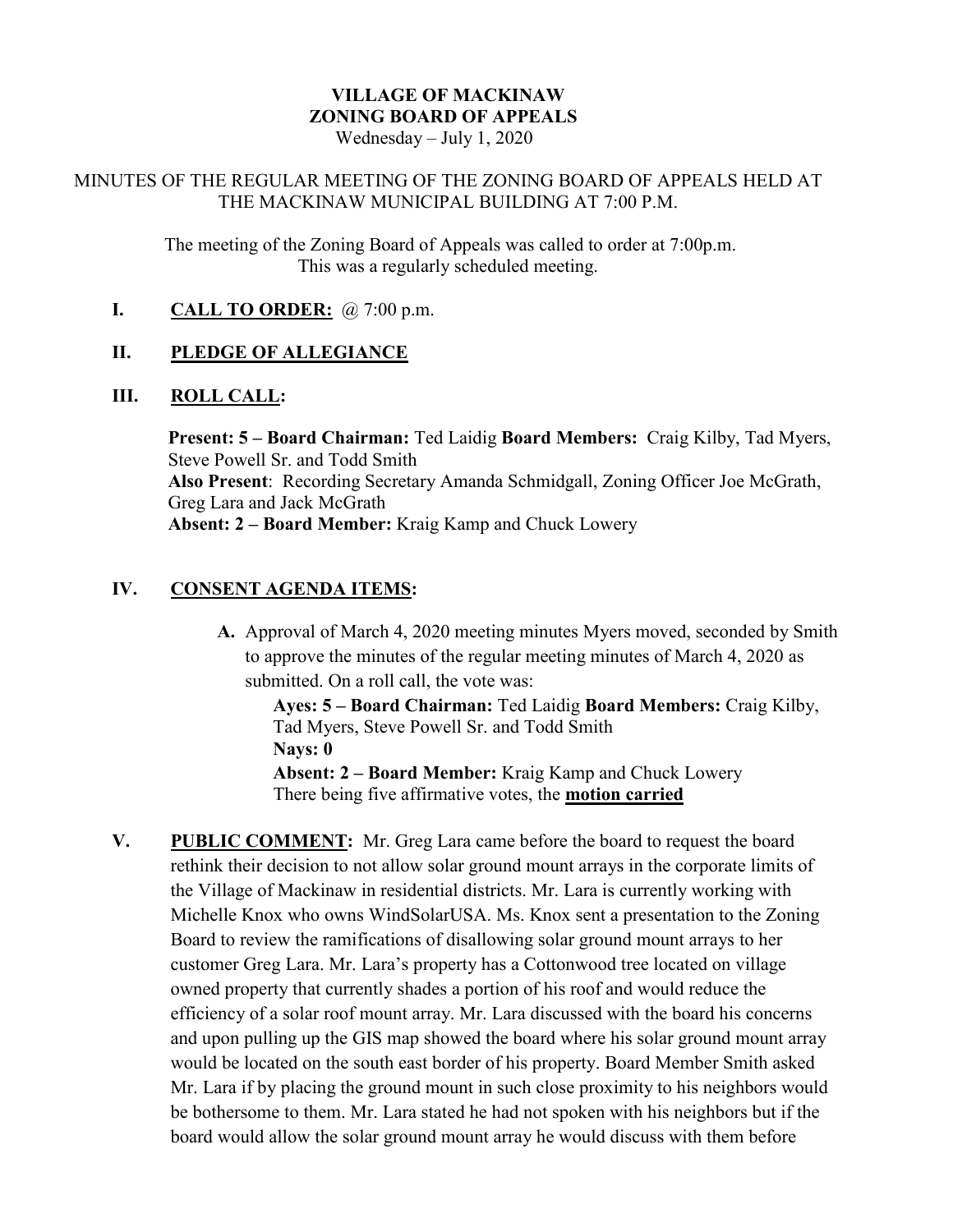having it placed in that location. The board asked Mr. Lara if the cottonwood tree was no longer there to shade his roof what the difference in the solar access weighted by kWp would be. Mr. Lara stated he did not have a shading report that showed what the difference would be between the roof mount and ground mount. Mr. Lara asked the board to consider the financial gains to customers with solar ground mount arrays vs. solar roof mount arrays and not their feelings on aesthetics of the village. Mr. Lara was informed that the Zoning Board of Appeals is a recommendation only board and that the Village Board of Trustees would have the final decision on the ordinance that is being suggested. Zoning Officer McGrath explained after being asked that if the solar ground mount array was placed before the ordinance passed that we have included a section stating that if any systems were found that were noncompliant with the voted upon ordinance that all noncompliant systems would have to be removed and that fines could be imposed upon the land owner. Mr. Lara asks the board to again consider that not all parameters make sense for each individual property and that making a blanket decision could hurt the residents that are unable to only do solar roof mount arrays. Mr. Lara was informed that he could approach the village regarding the removal of the cottonwood on the village property at his cost and not at the cost of the village. Board Member Smith thanks Mr. Lara for coming before the board and giving the information and that the board would consider this information before making a decision.

#### **Mr. Lara left the meeting at 7:27 pm**

**VI. BUILDING PERMIT REPORT:** Zoning Officer McGrath presents the board with the recent building permits. McGrath is currently working on closing out all open permits. Smith moved, seconded by Kilby to approve the building permit report as submitted. On a roll call, the vote was:

> **Ayes: 5 – Board Chairman:** Ted Laidig **Board Members:** Craig Kilby, Tad Myers, Steve Powell Sr. and Todd Smith **Nays: 0**

**Absent: 2 – Board Member:** Kraig Kamp and Chuck Lowery There being five affirmative votes, the **motion carried**

**VII. PAVEMENT PERMIT REPORT:** Zoning Officer McGrath presents the board with the recent pavement permits. Myers moved, seconded by Powell Sr. to approve the pavement permit report as submitted. On a roll call, the vote was:

> **Ayes: 5 – Board Chairman:** Ted Laidig **Board Members:** Craig Kilby, Tad Myers, Steve Powell Sr. and Todd Smith **Nays: 0**

**Absent: 2 – Board Member:** Kraig Kamp and Chuck Lowery There being five affirmative votes, the **motion carried**